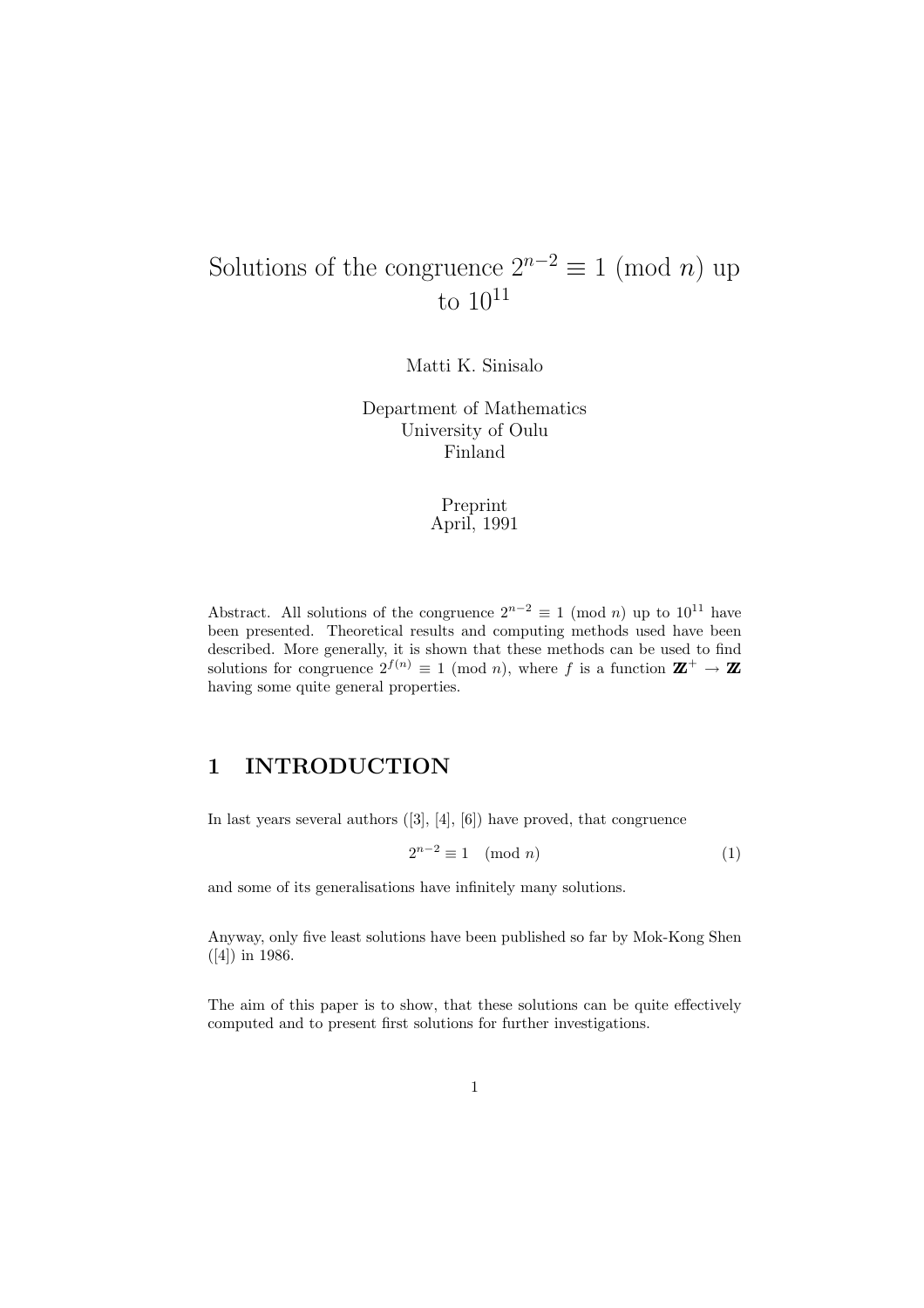### 2 THEORETICAL BACKGROUND

Let us start with some general results.vfil

In the following examinations we suppose that a and n are integers  $> 1$ .

Congruence  $a^x \equiv 1 \pmod{n}$  has a trivial solution  $x = 0$ . It can be easily shown that this congruence has solutions  $x > 0$  if and only if  $gcd(a, n) = 1$  and then  $x > 0$  is a solution if and only if  $\text{ord}(a, n)|x$  (where  $\text{ord}(a, n)$  is the order of a modulo *n* ie. the least positive integer *m* for which  $a^m \equiv 1 \pmod{n}$ .

When the condition  $gcd(a, n) = 1$  is satisfied it follows from Euler's Theorem that a has unique inverse modulo n, say  $\bar{a}$  ( $\equiv a^{\varphi(n)-1}$  (mod n), where  $\varphi$  is Euler's totient function,  $\bar{a}$  can be computed by this or by Euclidean algorithm), and we can define negative powers of a modulo n such that  $a^x \equiv \bar{a}^{-x} \pmod{n}$ . Again it can be shown that  $x < 0$  is a solution of congruence  $a^x \equiv 1 \pmod{n}$  if and only if  $ord(a, n)|x$ .

LEMMA 1. Let f be a function  $\mathbb{Z}^+ \to \mathbb{Z}$  such that for every odd integer x  $f(x)$  is also odd. Let n be a solution of  $2^{f(n)} \equiv 1 \pmod{n}$ . Then either 1)  $f(n) = 0$  or 2) *n* is odd and for every  $q > 1$ , such that  $q|n$ , ord $(2, q)$  is odd.

Proof. If  $f(n) = 0$  then the congruence is trivially true. Let us suppose that  $f(n) \neq 0.$ 

Congruence  $2^x \equiv 1 \pmod{n}$  has nontrivial solutions x if and only if  $gcd(2, n) =$ 1, hence *n* is odd. But then  $f(n)$  must also be odd.

From conditions  $q|n$  and  $2^{f(n)} \equiv 1 \pmod{n}$  it follows that  $2^{f(n)} \equiv 1 \pmod{q}$ and  $\text{ord}(2, q)|f(n)$ . Hence  $\text{ord}(2, q)$  must be odd. QED

By this simple lemma we can quite efficiently decrease the number of possilities to be checked. For example, a solution n of congruence  $(1)$  can't be divisable by primes  $2, 3, 5, 11, 13, 17, 19, \ldots$  and so on. The only possible prime factor  $\lt 20$  is 7.

Let us now suppose, that  $f$  in lemma 1 is a polynomial function say

$$
f(x) = \sum_{k=0}^{m} c_k x^k, \quad c_k \in \mathbf{Z} \quad \forall k = 0, ..., m.
$$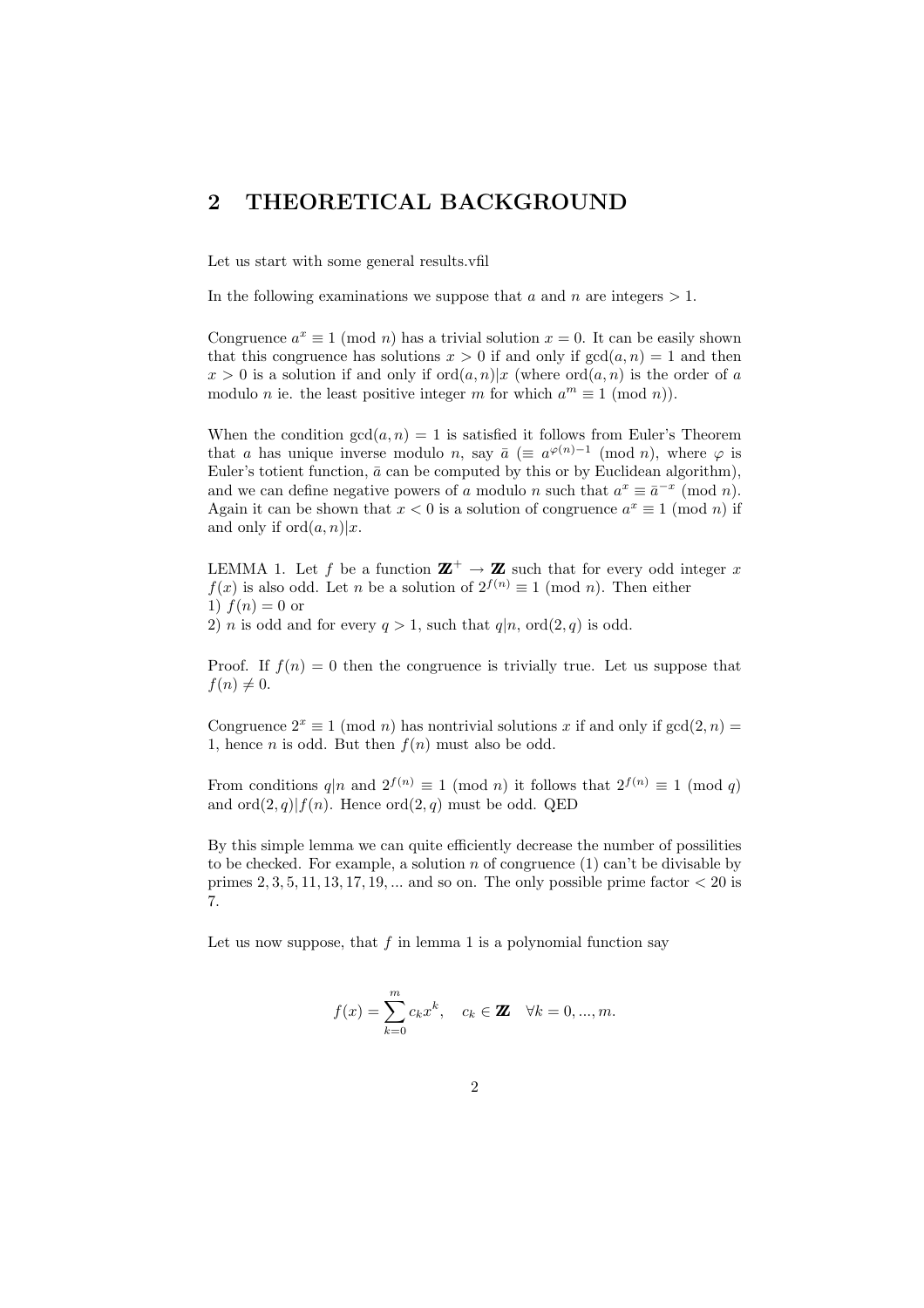When  $x \equiv 1 \pmod{2}$  we have

$$
f(x) \equiv \sum_{k=0}^{m} c_k, \pmod{2}.
$$

Hence necessary and sufficient condition for  $f$  having the property in lemma 1 is that the sum of the coefficients of f is odd. Function  $f(x) = x-2$  in congruence (1) satisfies clearly this condition.

Now we know something about possible prime factors of  $n$ , but which of these factors can be quadratic in  $n$ ?

LEMMA 2. Let  $x \in \mathbf{Z}$ ,  $gcd(a, n) = 1$  and  $a^x \equiv 1 \pmod{n}$ . If  $p > 1$  is a prime for which  $p^m|n, m > 1$ , and p  $\forall x$  then p has the property that ord $(a, p^m)|(p-1)$ .

Proof. We have  $p^m|n$  and  $a^x \equiv 1 \pmod{n}$ . Hence  $a^x \equiv 1 \pmod{p^m}$  and  $\mathrm{ord}(a,p^m)|x.$ 

By the theorem of Euler we have  $\text{ord}(a, p^m)|\varphi(p^m)$  ie.  $\text{ord}(a, p^m)|p^{m-1}(p-1)$ . Let us suppose, that  $p|ord(a,p^m)$ . Then we have  $p|x$  which is a contradiction. Hence we have  $\mathrm{ord}(a, p^m)|(p-1)$ . QED

By Fermat's little theorem we know, that  $p|(a^{p-1}-1)$  for every a such that p |a. Hence  $(a^{p-1}-1)/p$  (which is called Fermat's quotient) is an integer for every a for which p |a. Condition  $\text{ord}(a, p^2) | (p-1)$  means that  $p | (a^{p-1} - 1) / p$ .

Prime numbers p for which this condition is satisfied are generally quite rare. When  $a = 2$  these numbers are called Wieferich's numbers and when  $a = 3$  they are called Mirimanoff's numbers.

These numbers have many interesting and important properties. Wieferich has shown that if the first case of Fermat conjecture has a counterexample, the exponent in this counterexample is a Wieferich number. Mirimanoff has shown the same for Mirimanoff's numbers. (see [2] p. 263, [5] p. 33, [8], [10], [11])

Only two Wieferich numbers are known. These numbers are 1093 ja 3511. By using a computer it has been shown, that there are no other Wieferich primes on the interval  $[2, 6 \cdot 10^9]$  (Lehmer [8] 1981).

The orders of number 2 modulo 1093 and 3511 are 364 ja 1755. Hence by Lemma 1 number 1093 can't be a divisor of any solution of congruence (1) and we have only 3511 left.

LEMMA 3. Let  $gcd(a, n) = 1$  and  $f : \mathbf{Z}^+ \to \mathbf{Z}$  be such function that if  $q > 1$ is any quadratic prime factor of  $x \in \mathbf{Z}^+$ , then  $q \text{ } / \text{ } f(x)$ . Let  $a^{f(n)} \equiv 1 \pmod{n}$ and  $p > 1$  be a quadratic prime factor of n. Then  $\text{ord}(a, p^2) | (p - 1)$ .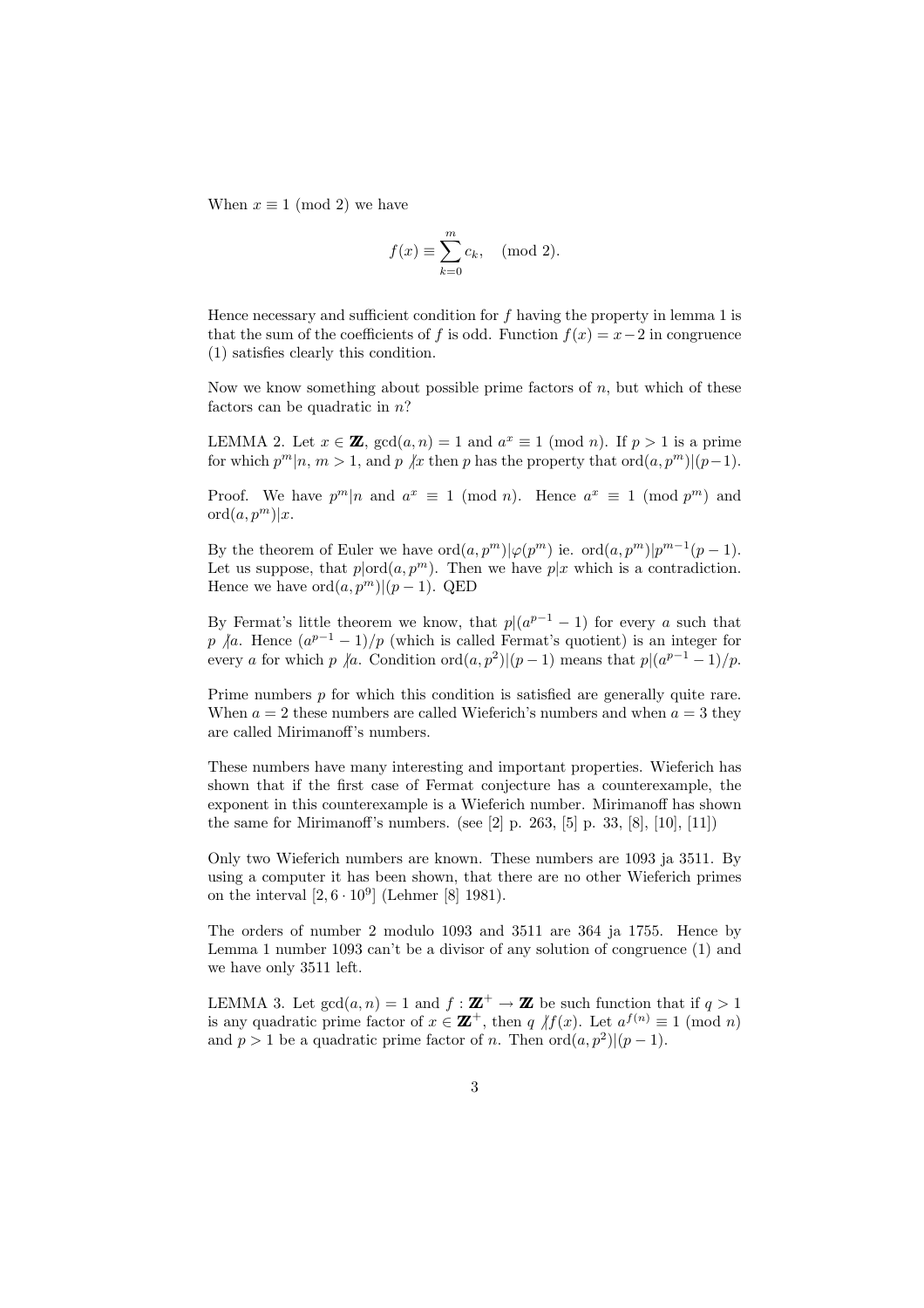Proof. This is a direct consequence of Lemma 2. QED

LEMMA 4. Let  $gcd(a, n) = 1$ ,  $f : \mathbf{Z}^+ \to \mathbf{Z}$  be polynomial

$$
f(x) = \sum_{k=0}^{m} c_k x^k
$$
,  $c_k \in \mathbf{Z}$ , for all  $k = 0, ..., m$ ,

and  $a^{f(n)} \equiv 1 \pmod{n}$ . If  $p > 1$  is a quadratic prime factor of f n and  $f(n) \neq 0$ , then

1)  $p|c_0$ or 2) ord $(a, p^2)$  $|(p-1)$ .

Proof. Let us suppose that  $p \nvert c_0$ . Then we have  $p \nvert f(n)$ . By Lemma 3 we have  $\mathrm{ord}(a, p^2) | (p-1)$ . QED

Let us now turn to congruence (1).

First off all we can see that congruence (1) has trivial solution  $n = 2$ . Let us suppose from now on, that  $n \geq 3$ .

LEMMA 5. Let  $n = pq$  be a solution of the congruence (1) where p is a prime (> 2) and q an integer > 2. Then  $p|(2^{q-2}-1)$  and as a consequence  $ord(2, p)|(q - 2).$ 

Proof. From the congruence (1) it follows, that  $p|(2^{pq-2}-1)$ . Hence  $p|(2^{(p-1)q+(q-2)}-1)$ 1 and ord $(2, p)(p-1)q + (q-2)$  On the other side by the Theorem of Euler we know that  $\text{ord}(2, p)|(p-1)$ . Necessarily  $p|(2^{q-2}-1)$ . QED

LEMMA 6. Let *n* be a solution of congruence (1). Then *n* is not a power of an odd prime number.

Proof. Let  $n = p^m$ , where  $m \ge 1$  is an integer. Using Lemma 5  $m - 1$  times we get ord $(2, p)|(p-2)$ . By this and the Theorem of Euler we get ord $(2, p)|((p - 1))$  $1)-(p-2)$  and ord $(2, p) = 1$ , but this is a contradiction. QED

LEMMA 7. Let  $n > 2$  be a solution of congruence (1) and q any divisor of n. Then  $q \equiv \pm 1 \pmod{8}$ . If q is a prime, then  $q \equiv \pm 1, 7 \pmod{24}$ .

Proof. Let p be some prime factor of n. Clearly  $p > 2$ . Congruence (1) can be written in the form  $2^{n-1} \equiv 2 \pmod{n}$ , from which we can conclude, that  $(2^{(n-1)/2})^2 \equiv 2 \pmod{p}$ . Hence number 2 is a quadratic residue modulo p.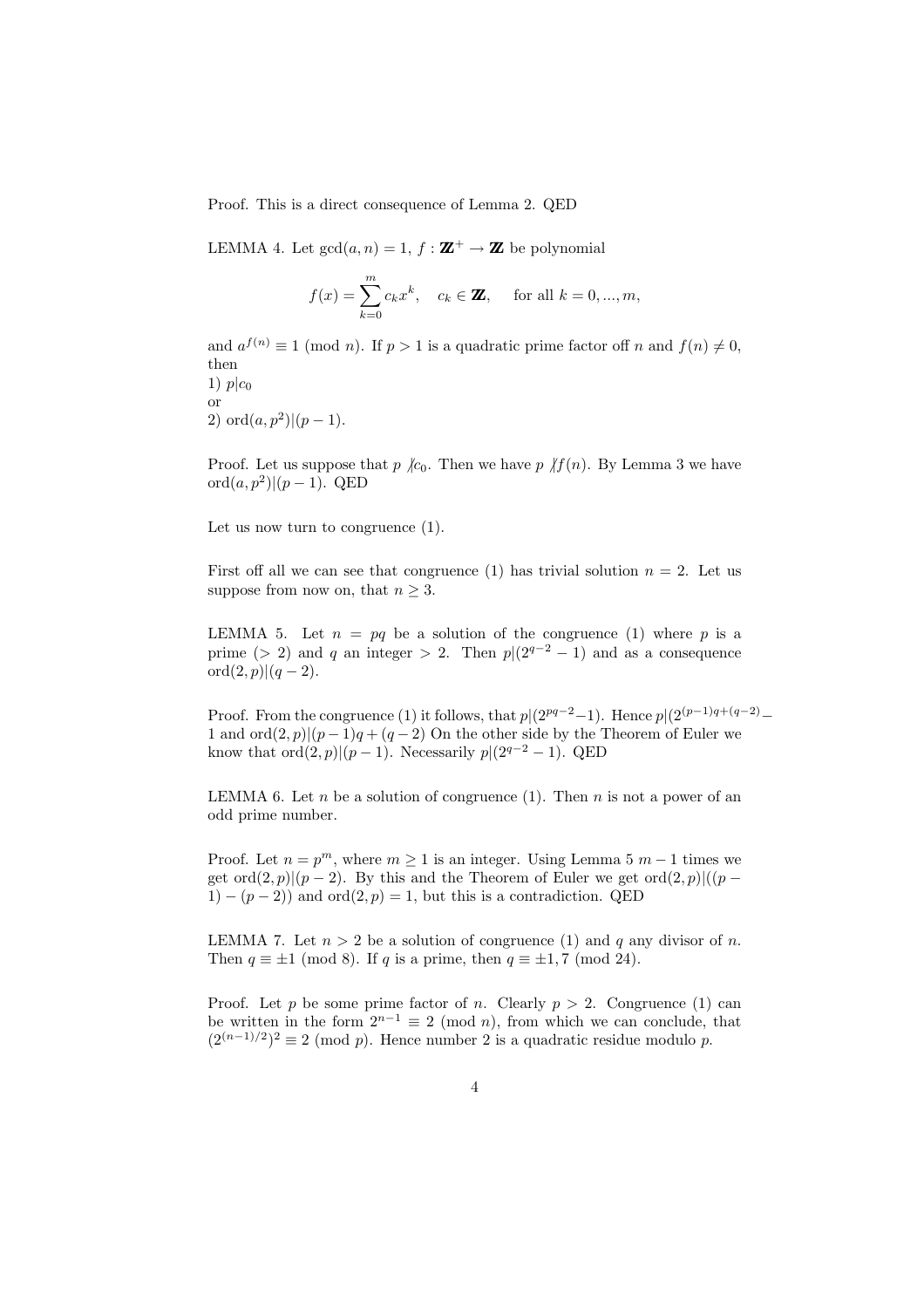For the Legendre symbol we have then  $(\frac{2}{p}) = 1$ . On the other side, from a wellknown result (see Rosen [7]) it follows that  $(\frac{2}{p}) = (-1)^{(p^2-1)/8}$ . Hence we get  $(-1)^{(p^2-1)/8} = 1$ . Necessarily  $(p^2-1)/8 = 2k$ , where  $k \in \mathbb{Z}$ . So  $p^2 = 16k + 1$ . But this can only happen, when  $p \equiv 1, 7, 9, 15 \pmod{16}$ , and  $p \equiv \pm 1 \pmod{8}$ .

From this result it can be clearly seen that the similar result holds for every divisor  $q$  of  $n$ , and so for  $n$  itself, too.

For every  $q|n$  we now have  $q \equiv \pm 1, 7, 9 \pmod{24}$ . But if  $q \equiv \pm 9 \pmod{24}$  then  $3|q$  and q can't be prime (ord(2, 3) = 2 is even). QED

LEMMA 8. Let *n* be a solution of congruence (1) and  $p > 2$  a prime factor of *n* ie.  $n = ap^m$ , where *a* is an integer,  $m \ge 1$ ,  $p^{m+1}$  /*n*. Then there exists an integer k, for which  $n = ((ord(2, p<sup>m</sup>) + 2) + k(2ord(2, p<sup>m</sup>)))p<sup>m</sup>$ .

Proof. From the congruence (1) we get  $2^{ap^{m}-2} \equiv 1 \pmod{p^{m}}$  and so necessarily ord $(2, p^m)|(ap^m - 2)$  and ord $(2, p^m)|a((p - 1) + 1)^m - 2$ . By Lemma 2 we know that  $\text{ord}(2, p^m)|p-1$  and hence we get  $\text{ord}(2, p^m)|(a-2)$  ie.  $a = k_1 \text{ord}(2, p^m) + 2$ for some integer  $k_1$ . For  $n = (k_1 \text{ord}(2, p^m)+2)p^m$  to be odd we must have  $k_1$  odd. So  $k_1 = 2k + 1$  for some integer k and finally we get  $n = ((2k + 1)ord(2, p<sup>m</sup>) +$  $2)p^m = ((ord(2, p^m) + 2) + k(2ord(2, p^m)))p^m$ . QED

We can now easily conclude that there doesn't exist any solution  $n \leq 10^{11}$ for congruence (1) having quadratic divisors. By Lemma 8 we know that if  $n$ is such a solution, then *n* is of the form  $n = ((1755 + 2) + k(2 \cdot 1755))3511^2$  $= 21,658,751,597 + k \cdot 43,268,194,710$ , where k is an integer  $\geq 0$ . The only possibilities for *n* to be  $\leq 10^{11}$  are  $k = 0$  and  $k = 1$ , but these are not solutions.

THEOREM 1. Let *n* be a solution of the congruence (1),  $p_1, p_2, ..., p_m$  be distinct odd primes,  $\epsilon_1, \epsilon_2, ..., \epsilon_m$  integers  $\geq 1$ ,  $P = p_1^{\epsilon_1} p_2^{\epsilon_2} \cdots p_m^{\epsilon_m}$ ,  $L =$  $lcm(ord(2, p_1^{\epsilon_1}), ..., ord(2, p_m^{\epsilon_m}))$  and  $P|n$ .

Then

1) for all  $i, j \in \{1, ..., m\}$   $p_i \sqrt{\text{ord}(2, p_j^{\epsilon_j})},$ 

2) there exists an integer h, unique modulo L, such that  $hP \equiv 2 \pmod{L}$  and

3) there exists an integer k such that  $n = (h + kL)P$ .

Proof. 1) Let us suppose that  $p_i | ord(2, p_j^{\epsilon_j})$  for some  $1 \leq i, j \leq m$ . From the congruence (1) it follows that  $p_j^{\epsilon_j}|(2^{n-2}-1)$ . Hence  $\text{ord}(2, p_j^{\epsilon_j})|(n-2)$  and so we have  $p_i|(n-2)$ . But we have also  $p_i|n$  and at least we get  $p_i|(n-(n-2))$ or  $p_i$ |2. This is a contradiction.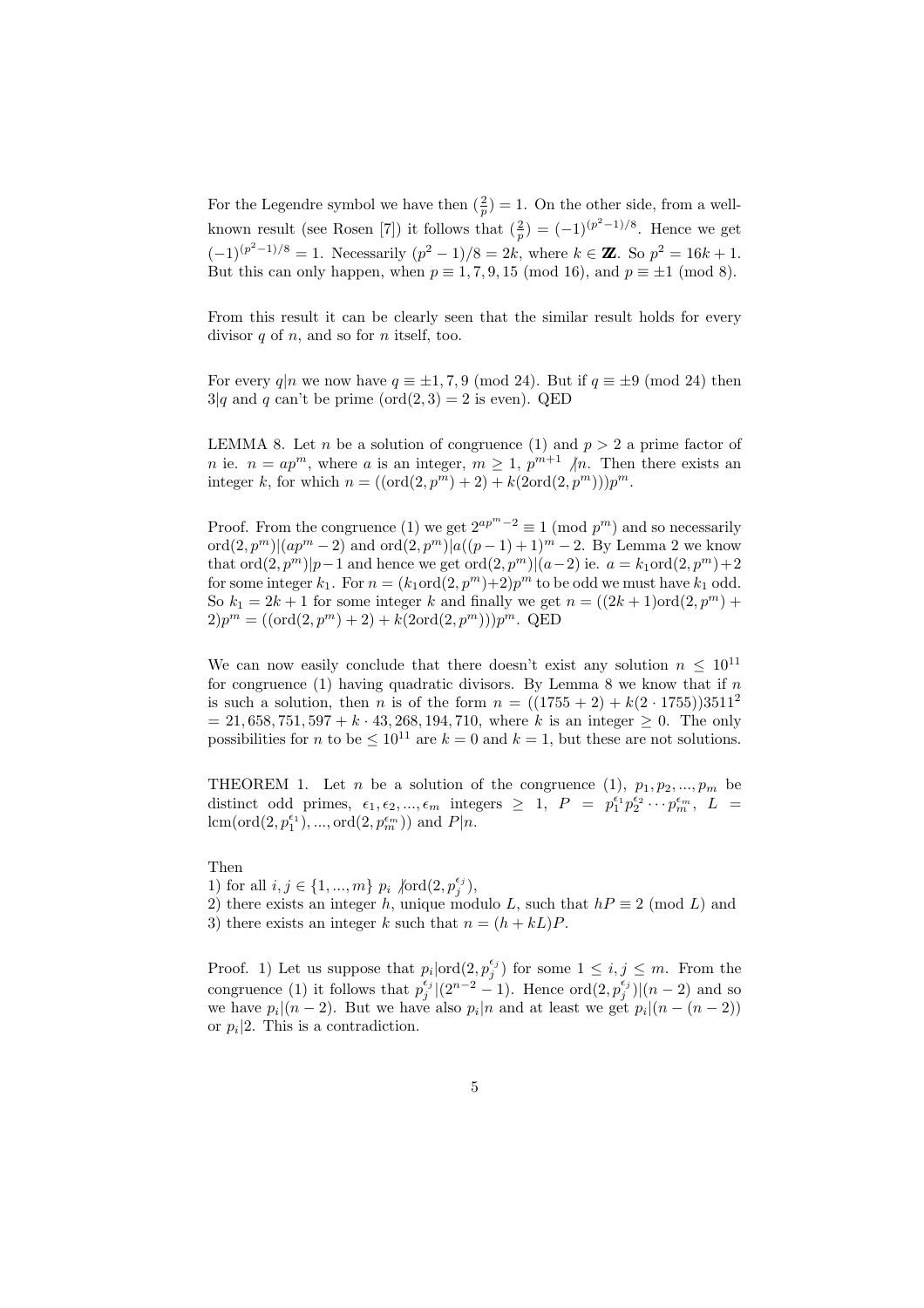2) From 1) it follows that  $gcd(P, L) = 1$ . Hence there exists integers a, b such that  $1 = aL + bP$ . Multiplying by 2 and taking congruence modulo L we get  $2 \equiv (2b)P \pmod{L}$ . Hence we only have to select h such that  $h \equiv 2b \pmod{L}$ .

Let  $h_1P \equiv h_2P \equiv 2 \pmod{L}$ . Then  $(h_1-h_2)P \equiv 0 \pmod{L}$ . But  $gcd(P, L) = 1$ , hence  $h_1 \equiv h_2 \pmod{L}$ .

3) From congruence (1) it follows that n must satisfy the congruences

$$
\begin{cases} n \equiv 0 \pmod{P} \\ n \equiv 2 \pmod{L}.QED \end{cases}
$$

One solution for these congruences is  $hP$ . From the Chinese Remainder Theorem it follows that this solution is unique modulo  $PL$  (gcd( $P, L$ ) = 1). Hence n must be of the form  $hP + k(PL) = (h + kL)P$ , where  $k \in \mathbb{Z}$ . QED

### 3 COMPUTATIONAL PROCESS

 $\overline{\phantom{a}}$ 

The method used to compute the solutions of congruence (1) up to  $M = 10^{11}$ had three steps:

1) Finding all solutions n of (1) having a prime factor p on interval  $[\alpha, \beta]$ , where 1) Finding all solutions *n* of (1) having a prime fact  $\alpha$  and  $\beta$  are some integers satisfying  $\alpha < \sqrt{M} < \beta$ .

This step was based on Lemma 8 and quite big amount of computing time. The prime numbers were checked from 2, 000 to 84, 600, 000.

2) Finding all solutions n of (1) having a composite divisor  $q < 1200 = \gamma$  and only one prime factor more  $(n = qp, p \text{ prime}).$ 

This step was based on Lemma 5 and the tables of factorizations of Mersenne type numbers in source Brillhart et al. [9]. For every q all prime factors  $p$  of  $2^{q-2} - 1$  having  $p \leq M/q$  were checked.

3) Finding all solutions n of (1) having all its prime factors  $\leq \delta$  for some  $\delta$ .

This step was easily done by a small Fortran which combined possible prime factors.

When step 1) has been executed, the solutions n which haven't been found have either a) all its prime factors  $\langle \alpha \rangle$  or b) exactly one prime factor  $\langle \beta \rangle$ . Solutions having property a) can be found in step 3) when  $\delta > \alpha$ . Solutions which have property b) can be found in step 2) if  $M/\beta < \gamma$ .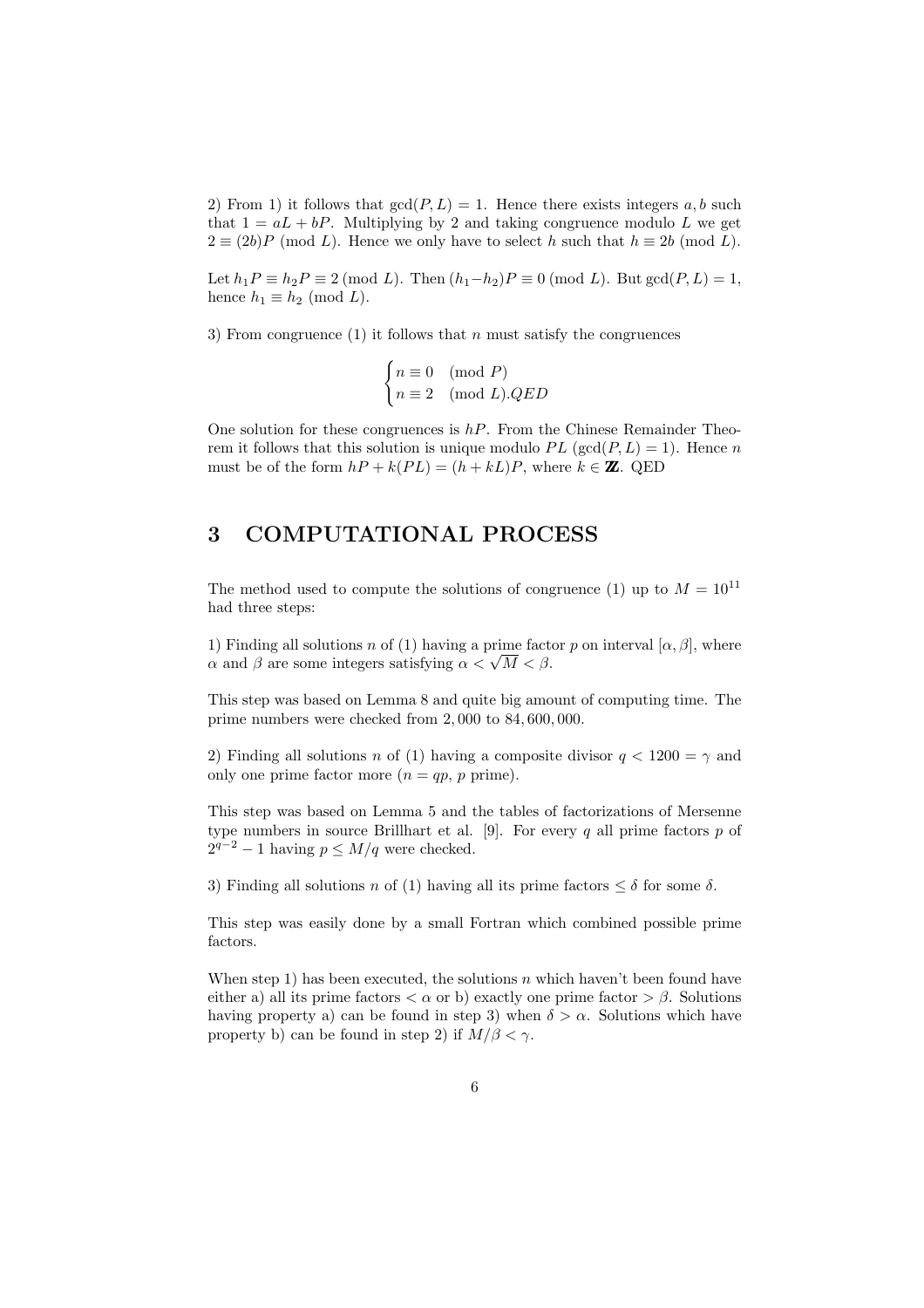#### **SOLUTIONS**  $\overline{4}$

By using the method described above I have found the following solutions of congruence (1) on the interval  $[3, 10^{11}].$ 

$$
S_1 = 20,737 = 89 \cdot 233
$$
\n
$$
S_2 = 93,527 = 7 \cdot 31 \cdot 431
$$
\n
$$
S_3 = 228,727 = 127 \cdot 1,801
$$
\n
$$
S_4 = 373,457 = 7 \cdot 31 \cdot 1,721
$$
\n
$$
S_5 = 540,857 = 31 \cdot 73 \cdot 239
$$
\n
$$
S_6 = 2,231,327 = 7 \cdot 151 \cdot 2,111
$$
\n
$$
S_7 = 11,232,137 = 7 \cdot 31 \cdot 191 \cdot 271
$$
\n
$$
S_8 = 15,088,847 = 31 \cdot 233 \cdot 2,089
$$
\n
$$
S_9 = 15,235,703 = 7 \cdot 79 \cdot 27,551
$$
\n
$$
S_{10} = 24,601,943 = 79 \cdot 239 \cdot 1,303
$$
\n
$$
S_{11} = 43,092,527 = 71 \cdot 337 \cdot 1,801
$$
\n
$$
S_{12} = 49,891,487 = 47 \cdot 71 \cdot 14,951
$$
\n
$$
S_{13} = 66,171,767 = 89 \cdot 233 \cdot 3,191
$$
\n
$$
S_{14} = 71,429,177 = 31 \cdot 1,103 \cdot 2,089
$$
\n
$$
S_{15} = 137,134,727 = 127 \cdot 151 \cdot 7,151
$$
\n
$$
S_{16} = 207,426,737 = 7 \cdot 151 \cdot 311 \cdot 631
$$
\n
$$
S_{17} = 209,402,327 = 23 \cdot 199 \cdot 45,751
$$
\n
$$
S_{18} = 269,165,561 = 7 \cdot 79 \cdot 233 \cdot 2,089
$$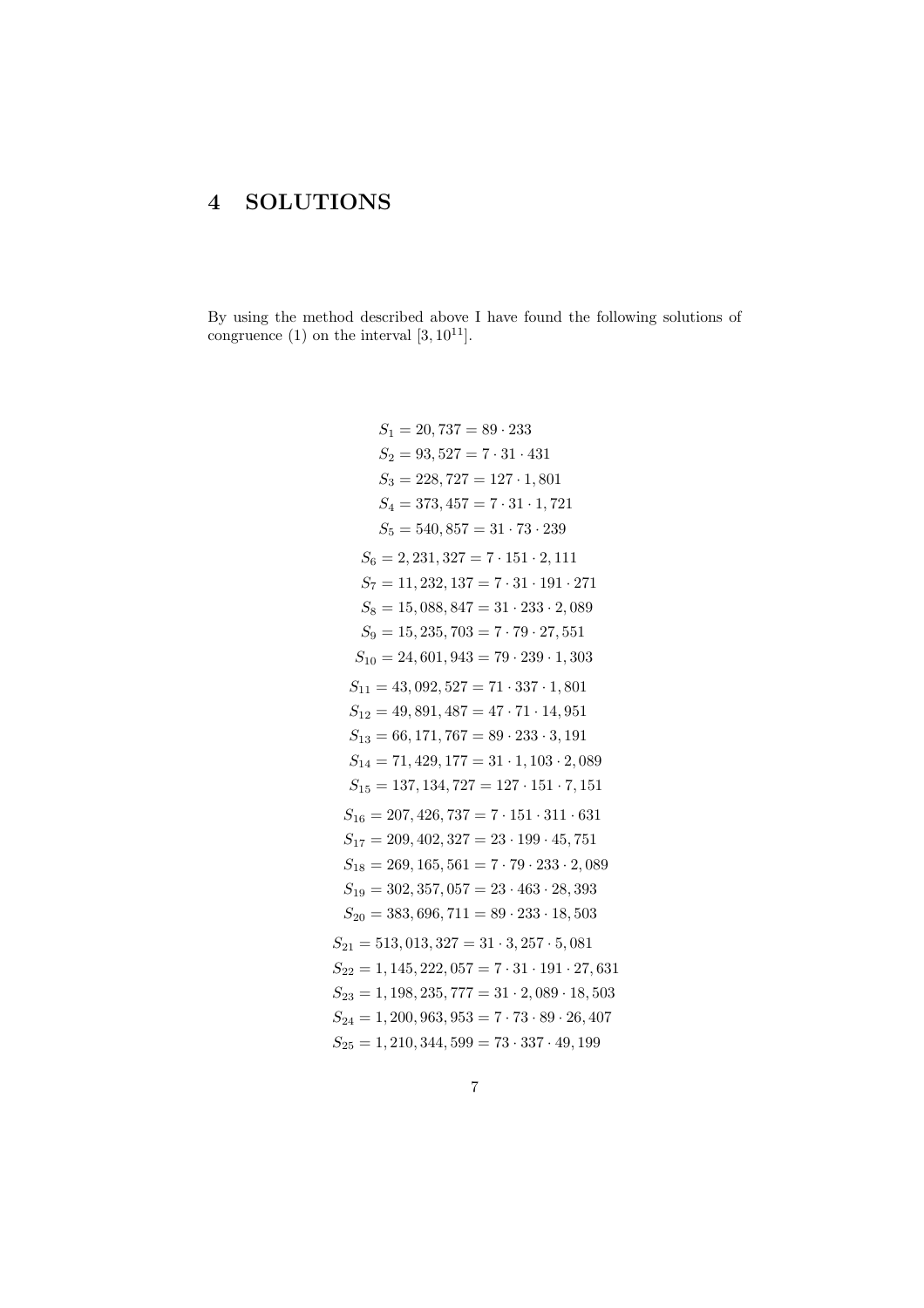| $S_{26} = 1,336,271,543 = 89 \cdot 233 \cdot 64,439$                |
|---------------------------------------------------------------------|
| $S_{27} = 1,530,206,537 = 23 \cdot 79 \cdot 842,161$                |
| $S_{28} = 1,654,163,777 = 7 \cdot 151 \cdot 431 \cdot 3,631$        |
| $S_{29} = 2,247,340,097 = 23 \cdot 79 \cdot 151 \cdot 8,191$        |
| $S_{30} = 2,383,604,687 = 71 \cdot 73 \cdot 199 \cdot 2,311$        |
| $S_{31} = 2,745,926,897 = 7 \cdot 31 \cdot 1,831 \cdot 6,911$       |
| $S_{32} = 3,067,561,177 = 71 \cdot 1,151 \cdot 37,537$              |
| $S_{33} = 3,444,456,017 = 73 \cdot 89 \cdot 151 \cdot 3,511$        |
| $S_{34} = 3,543,720,833 = 73 \cdot 48,544,121$                      |
| $S_{35} = 3,567,496,337 = 31 \cdot 4,177 \cdot 27,551$              |
| $S_{36} = 3,638,049,527 = 7 \cdot 271 \cdot 601 \cdot 3,191$        |
| $S_{37} = 4, 135, 367, 777 = 23 \cdot 127 \cdot 337 \cdot 4, 201$   |
| $S_{38} = 4,343,487,407 = 7 \cdot 31 \cdot 431 \cdot 46,441$        |
| $S_{39} = 4,404,655,367 = 7 \cdot 31 \cdot 3,191 \cdot 6,361$       |
| $S_{40} = 5,056,376,807 = 191 \cdot 271 \cdot 97,687$               |
| $S_{41} = 5,108,079,407 = 23 \cdot 79 \cdot 881 \cdot 3,191$        |
| $S_{42} = 5,793,119,327 = 31 \cdot 73 \cdot 239 \cdot 10,711$       |
| $S_{43} = 6,008,364,727 = 23 \cdot 31 \cdot 1801 \cdot 4,679$       |
| $S_{44} = 6,629,012,777 = 127 \cdot 631 \cdot 82,721$               |
| $S_{45} = 6,876,643,727 = 31 \cdot 71 \cdot 73 \cdot 127 \cdot 337$ |
| $S_{46} = 7,650,778,457 = 7 \cdot 151 \cdot 631 \cdot 11,471$       |
| $S_{47} = 8,143,707,497 = 23 \cdot 3,319 \cdot 106,681$             |
| $S_{48} = 8,369,326,319 = 23 \cdot 607 \cdot 599,479$               |
| $S_{49} = 8,605,878,287 = 31 \cdot 863 \cdot 321,679$               |
| $S_{50} = 9,039,241,577 = 151 \cdot 487 \cdot 122,921$              |
| $S_{51} = 9,046,381,577 = 127 \cdot 1,801 \cdot 39,551$             |
| $S_{52} = 10, 702, 466, 777 = 79 \cdot 463 \cdot 292, 601$          |
| $S_{53} = 10,915,386,649 = 233 \cdot 727 \cdot 64,439$              |
| $S_{54} = 12, 193, 861, 799 = 7 \cdot 79 \cdot 4, 177 \cdot 5, 279$ |
| $S_{55} = 12,299,106,503 = 23 \cdot 73 \cdot 103 \cdot 71,119$      |
|                                                                     |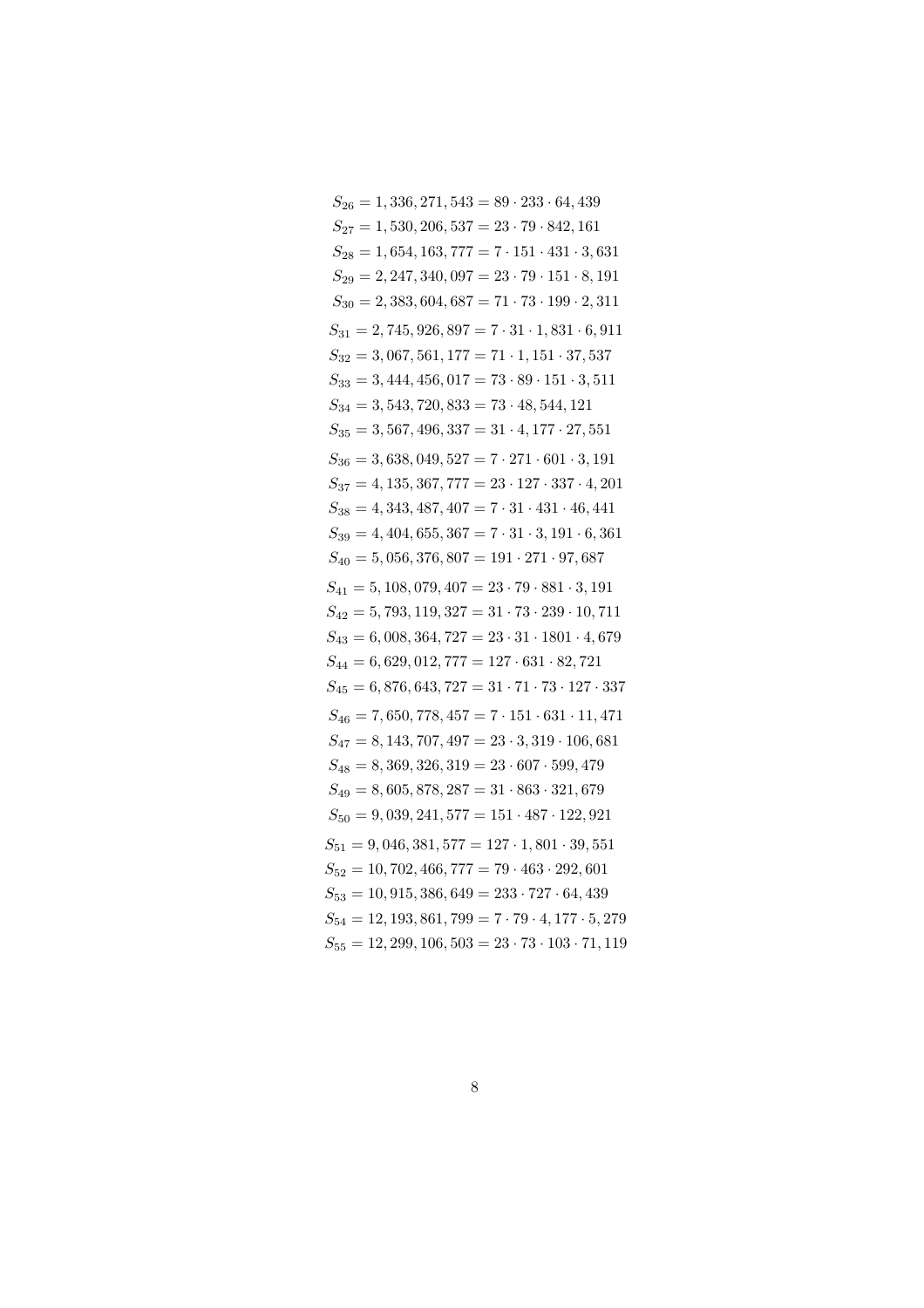$S_{56} = 13,985,638,127 = 31 \cdot 13,367 \cdot 33,751$  $S_{57} = 17,312,443,631 = 7 \cdot 103 \cdot 503 \cdot 47,737$  $S_{58} = 17,343,716,537 = 7 \cdot 31 \cdot 1,721 \cdot 46,441$  $S_{59} = 17,554,812,167 = 73 \cdot 881 \cdot 272,959$  $S_{60} = 19, 414, 922, 177 = 7 \cdot 89 \cdot 199 \cdot 156, 601$  $S_{61} = 22,869,186,617 = 73 \cdot 89 \cdot 151 \cdot 23,311$  $S_{62} = 23, 155, 375, 817 = 7 \cdot 31 \cdot 73 \cdot 79 \cdot 18, 503$  $S_{63} = 25,367,354,777 = 31 \cdot 71 \cdot 127 \cdot 151 \cdot 601$  $S_{64} = 25,494,650,777 = 191 \cdot 199 \cdot 631 \cdot 1,063$  $S_{65} = 26,508,475,007 = 7 \cdot 31 \cdot 233 \cdot 524,287$  $S_{66} = 27,823,040,777 = 7 \cdot 47 \cdot 223 \cdot 601 \cdot 631$  $S_{67} = 31, 109, 707, 127 = 337 \cdot 751 \cdot 122, 921$  $S_{68} = 32,024,538,119 = 7.73.89.704,161$  $S_{69} = 35,802,513,623 = 47 \cdot 10,711 \cdot 71,119$  $S_{70} = 35,879,030,327 = 7 \cdot 311 \cdot 1,801 \cdot 9,151$  $S_{71} = 42, 245, 251, 127 = 23 \cdot 71 \cdot 89 \cdot 290, 671$  $S_{72} = 47,909,079,407 = 7 \cdot 73 \cdot 89 \cdot 991 \cdot 1,063$  $S_{73} = 51,416,714,351 = 199 \cdot 431 \cdot 599,479$  $S_{74} = 51, 563, 126, 617 = 127 \cdot 1, 871 \cdot 217, 001$  $S_{75} = 55,837,893,377 = 7 \cdot 31 \cdot 73 \cdot 271 \cdot 13,007$  $S_{76} = 63,731,873,207 = 23 \cdot 71 \cdot 73 \cdot 89 \cdot 6,007$  $S_{77} = 64,999,529,399 = 7 \cdot 89 \cdot 199 \cdot 524,287$  $S_{78} = 72,236,945,497 = 89 \cdot 233 \cdot 3,483,481$  $S_{79} = 74,605,302,977 = 337 \cdot 1,801 \cdot 122,921$  $S_{80} = 75,049,066,127 = 7 \cdot 31 \cdot 47 \cdot 73 \cdot 100,801$  $S_{81} = 78,625,368,857 = 7 \cdot 151 \cdot 3,191 \cdot 23,311$  $S_{82} = 78,943,150,127 = 271 \cdot 337 \cdot 751 \cdot 1,151$  $S_{83} = 82,597,478,537 = 7 \cdot 23 \cdot 79 \cdot 991 \cdot 6,553$  $S_{84} = 83,072,478,127 = 127 \cdot 22,751 \cdot 28,751$  $S_{85} = 83,266,672,777 = 89 \cdot 167 \cdot 881 \cdot 6,359$  $S_{86} = 90,578,716,697 = 7 \cdot 31 \cdot 271 \cdot 631 \cdot 2,441$  $S_{87} = 94,437,919,487 = 911 \cdot 4,447 \cdot 23,311$  $S_{88} = 97,019,792,537 = 31 \cdot 431 \cdot 1,609 \cdot 4,513$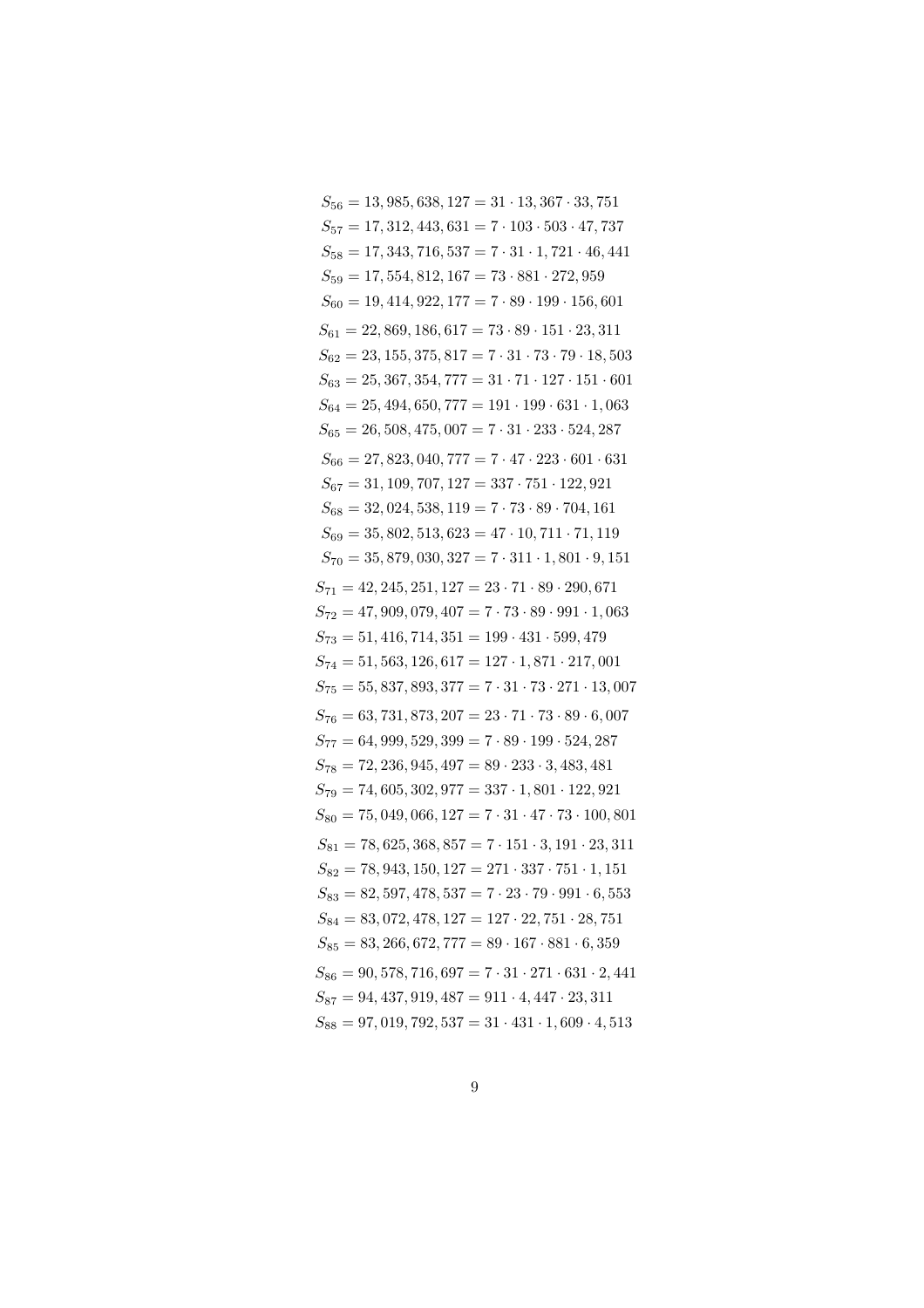The first 5 solutions have been found by Mok-Kong Shen [4]. Solution  $S_{34}$  = 73 · 48, 544, 121 has been found by McDaniel [1].

## 5 REMARKS

We have concluded above, that solutions n of  $(1)$  having a quadratic prime factors are quite rare. One can ask, if there exists any such solutions at all. Answer to this question is yes, since I have found the following solution satisfying this condition:

 $n = 39,992,485,447,538,478,857 = 71 \cdot 199 \cdot 263 \cdot 881 \cdot 991 \cdot 3,511^2.$ 

Factorizing this  $n-2$  gives us

 $n-2=3^3\cdot 5\cdot 7\cdot 11\cdot 13\cdot 31\cdot 131\cdot 337\cdot 216, 245, 789.$ 

The orders of number 2 modulo divisors 71, 199, 263, 881, 991 and 3,  $511<sup>2</sup>$  of n are  $35 = 5 \cdot 7$ ,  $99 = 3^2 \cdot 11$ ,  $131$ ,  $55 = 5 \cdot 11$ ,  $495 = 3^2 \cdot 5 \cdot 11$  and  $1755 = 3^3 \cdot 5 \cdot 13$ correspondingly. Clearly they all divide  $n-2$ .

Some open promblems remain:

1) For every  $p$  having the order of number 2 modulo  $p$  odd there exists a solution n of congruence (1) having  $p|n$ ?

The least primes having the order of number 2 odd are 7, 23, 31, 47, 71, 73, 79, 89, 103, 127, 151, 167, 191, 199, 223, 233, 239, 263, 271, 311, 337 and so on. These all have corresponding solution in the list of solutions above (263 in counterexample above) first one without such a solution being 359.

2) Can these solutions and lemmas be used to find some heuristical formulas for the statistical distribution of the solutions?

The computational results presented here were obtained by using a Morse ATcomputer and Microsoft Fortran interpreter. The factorizations of solutions were made by Derive calculator program. The computing time needed was some hundred hours.